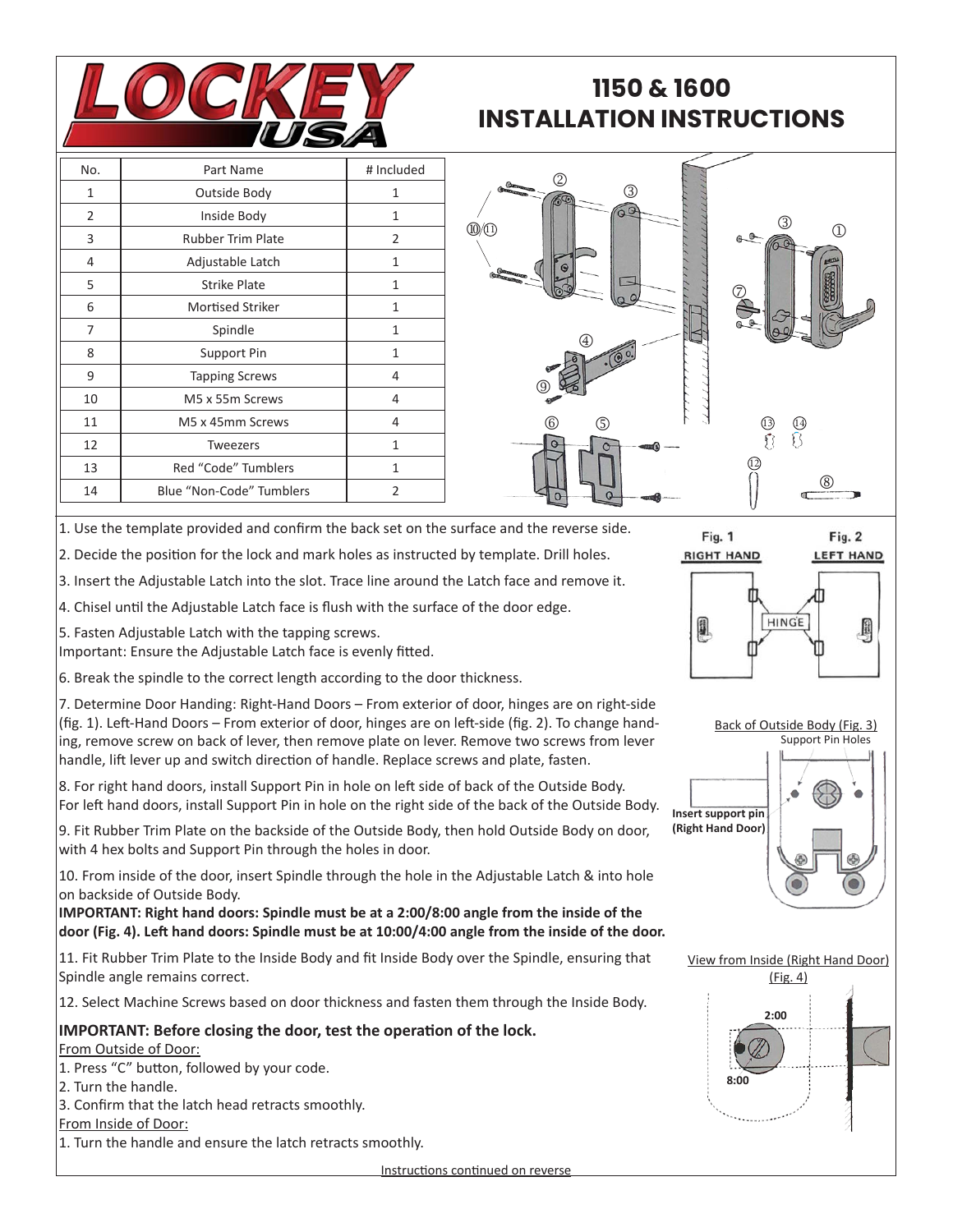13. Close the door to determine where the Latch head touches to the face of the door jamb.

14. Chisel out the space for the Motised Striker and for the Strike Plate so that the Strike Plate is flush with the surface of the door jamb.

15. Fasten Mortised Striker and Strike Plate with screws.

## **PASSAGE FUNCTION IMPORTANT:** This lock is equipped with a Passage Function, allowing you to leave the door unlocked. **To enable passage function: R' BUTTON** 1. Push "C" button to clear. 2. Enter your code number, followed by the "R" button. Your lock is now in Passage. C' BUTTON **To diable passage function:** 1. Press the "R" button followed by the "C" button. **To permanently disable passage function:** 1. Hold Outside Body in horizontal position. 2. Remove the four red screws. 3. Carefully remove the plate, as there are many springs attached to it. 4. Press and hold the "C" button from underneath. **IMPORTANT: Remain holding the "C" button until the tumbler is removed.** 5. Remove the "R" tumbler with the Tweezers provided. 6. Replace plate and replace four red screws. **HOW TO CHANGE CODE Before changing code, read this information carefully. FAILURE TO FOLLOW INSTRUCTIONS CAN RESULT IN DAMAGE TO LOCK. RED** TUMBLERS = CODE TUMBLERS **BLUE** TUMBLERS = NONCODE "C" TUMBLER = CLEAR (cannot be removed) "R" TUMBLER = PASSAGE FUNCTION (instructions above) (do NOT replace with any other tumbler) 1. Hold the Outside Body in horizontal position. Remove the four 3. Code is made up of RED tumblers. Make sure the colored red screws. Carefully remove the plate. end is facing upwards. *Example: If your desired code is 13569, red tumblers will be placed in numbers 13569 (shown below).* **"R" Tumbler "C" Tumbler**2. Hold the "C" button from underneath from now until you have completed the code change. **FAILURE TO DO SO WILL DAMAGE THE LOCK.** While continuing to hold the "C" button, use tweezers to rearrange code/non-code tumblers to create desired code. 4. When completed changing your code, release the "C" button and replace the plate carefully. 5. Always test your new code before installing/re-installing the lock to the door. Remember to press "C" button before entering code.